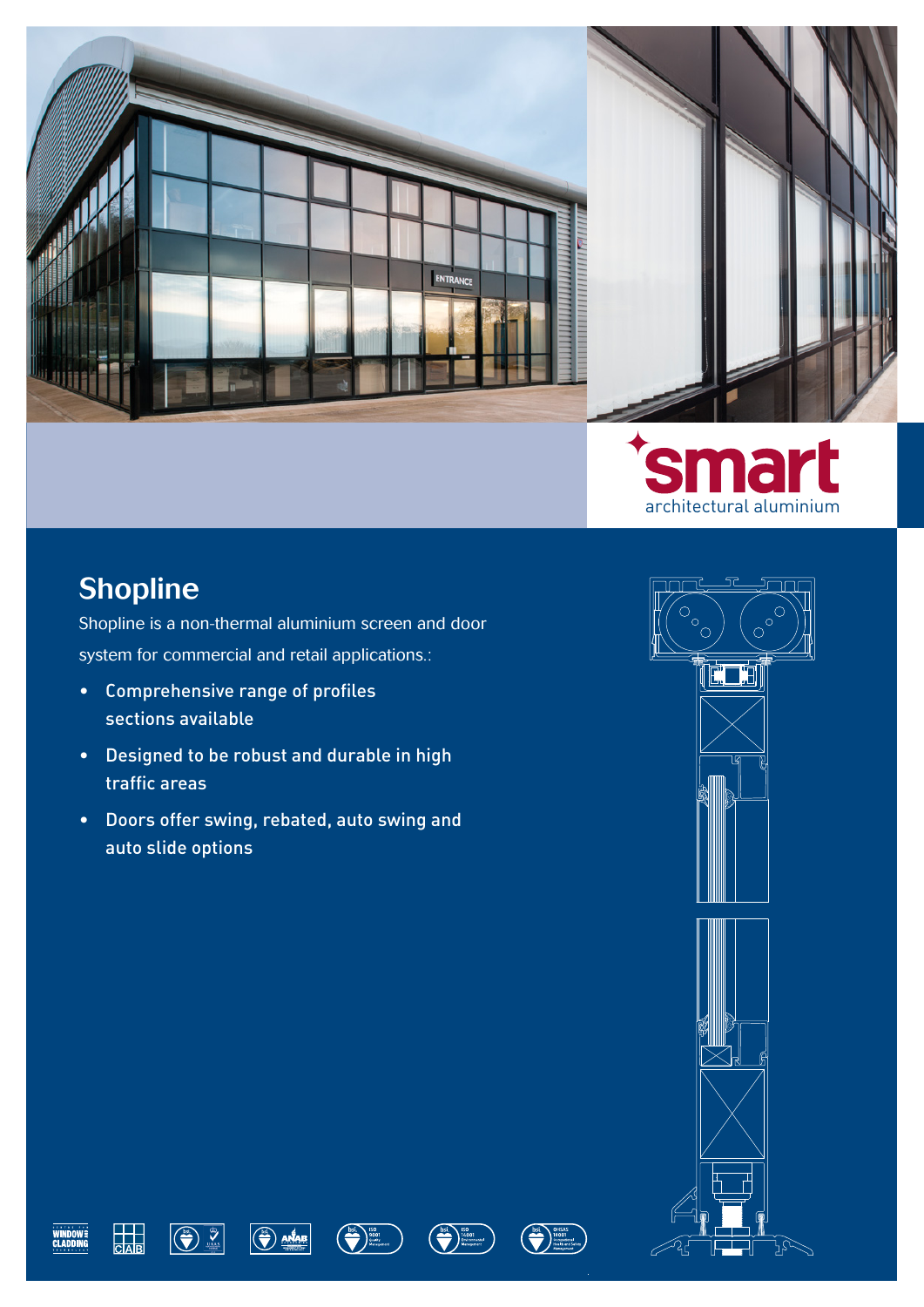#### Commercial Screening System

## Shopline is an economical aluminium screening system for

#### commercial applications.

With one of the most comprehensive range of profiles available, Smart's Shopline is an established and proven screening system. The system is designed to comply with the demands of architects, local authorities and property managers for commercial projects around the UK. Shopline doors are designed to integrate with the Shopline screen, providing an ideal solution for high traffic commercial entrances, such as schools and hospitals.

## Commercial Screens

Shopline is a modular screening solution, combining the benefits of off-site manufacture with on-site assembly. Screen modules are constructed offsite from square cut profiles joined using self tapping screws. These modules can then be rapidly assembled onsite, intuitively clipping together the mullions to form one continuous screen. This rapid assembly method offers an economical solution for low rise screening with slim sightlines of 50mm. Designed for the UK climate, all fixings on the screen are manufactured from corrosion resistant material to provide protection from both atmospheric and electrolytic degradation. The system offers drainage trays, ensuring the screens performance in all weathers.

## Glazing

Shopline is a modular screening solution, combining the benefits of off-site manufacture with on-site assembly. Screen modules are constructed offsite from square cut profiles joined using self tapping screws. These modules can then be rapidly assembled onsite, intuitively clipping together the mullions to form one continuous screen. This rapid assembly method offers an economical solution for low rise screening with slim sightlines of 50mm. Designed for the UK climate, all fixings on the screen are manufactured from corrosion resistant material to provide protection from both atmospheric and electrolytic degradation. The system offers drainage trays, ensuring the screens performance in all weathers.

# Finish

Shopline profile can be supplied Polyester power coated which is ideally suited to demands of commercial applications. Painted to BS 6496 including Qualicoat standards, Shopline profiles are typically painted to 60 microns which complies with the requirements necessary to achieve a 25 year guarantee and ensures the quality and longevity of the Shopline screen system.

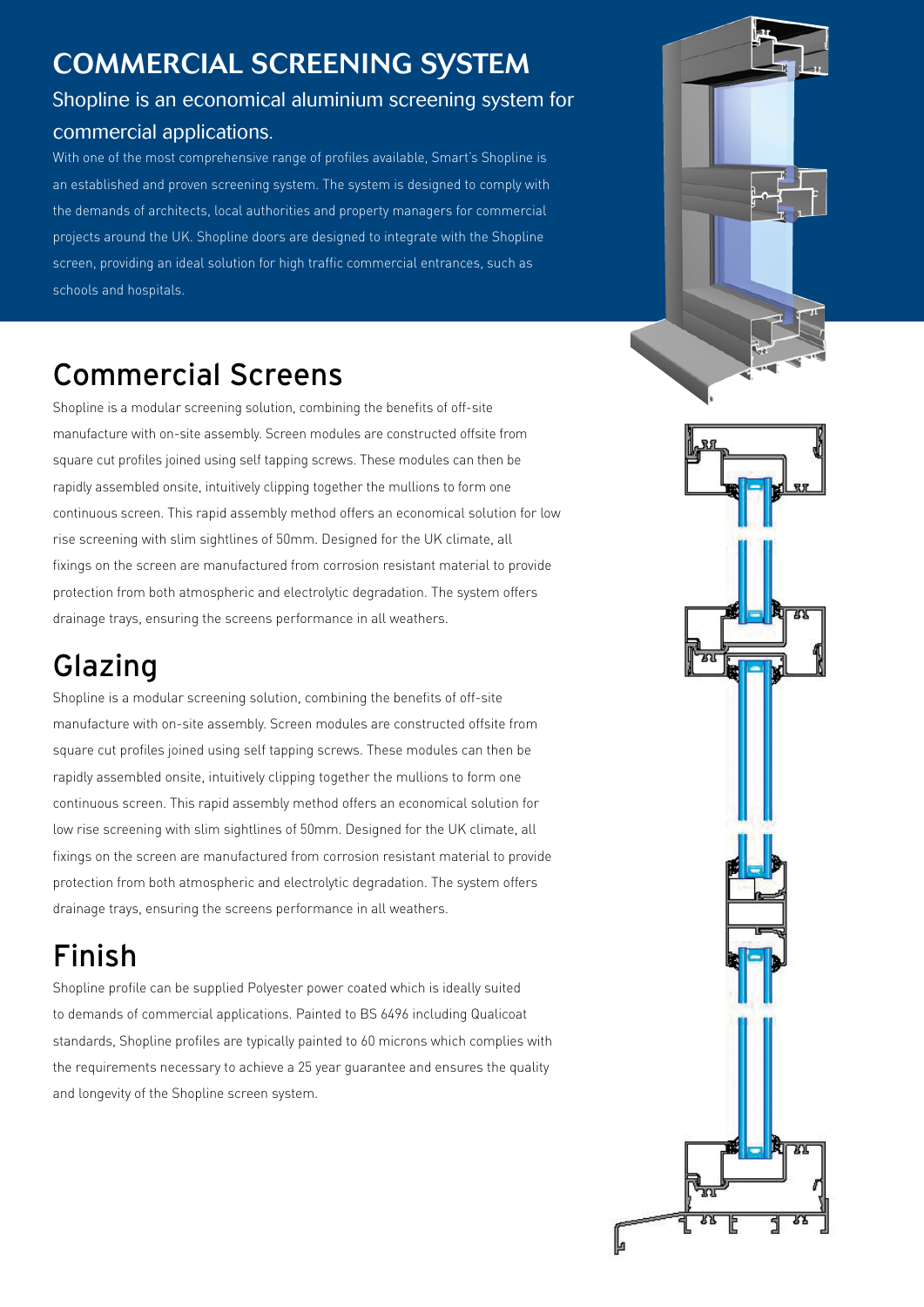## Commercial Doors

The Shopline screening suite integrates a range of commercial entrance doors. Exceedingly versatile in application and scope, the Shopline system includes solutions for single and double commercial doors. Swing doors with concealed overhead closers, rebated doors and automated swing/sliding doors can all be manufactured with Shopline.

## Swing Doors

Shopline swing doors utilise the Adams Rite ARC-51 Overhead transom concealed door closer in a range of strengths for doors up to 1100mm width and 2500mm in height. A range of floor/threshold pivots is available for use with the overhead closer for door weights up to 110kgs.When wider doors are required, contact Smart's Technical Department for guidance.



#### Rebated Doors

Rebated doors are face mounted on flag hinges with the option of a face mounted door closer.The system benefits from an increased opening angle of 180 degrees and is ideal for more exposed locations with the extra weather protection offered by the additional rebate.



## Auto Swing/Auto Sliding

For main commercial entrance doors Shopline is designed to provide automated swing opening using electrical sensors and actuators to operate swinging, sliding, and telescopic doors. Shopline offers profiles with a range of suited reinforced sections developed to securely mount a range of door automated actuators from different hardware suppliers, including Besam.